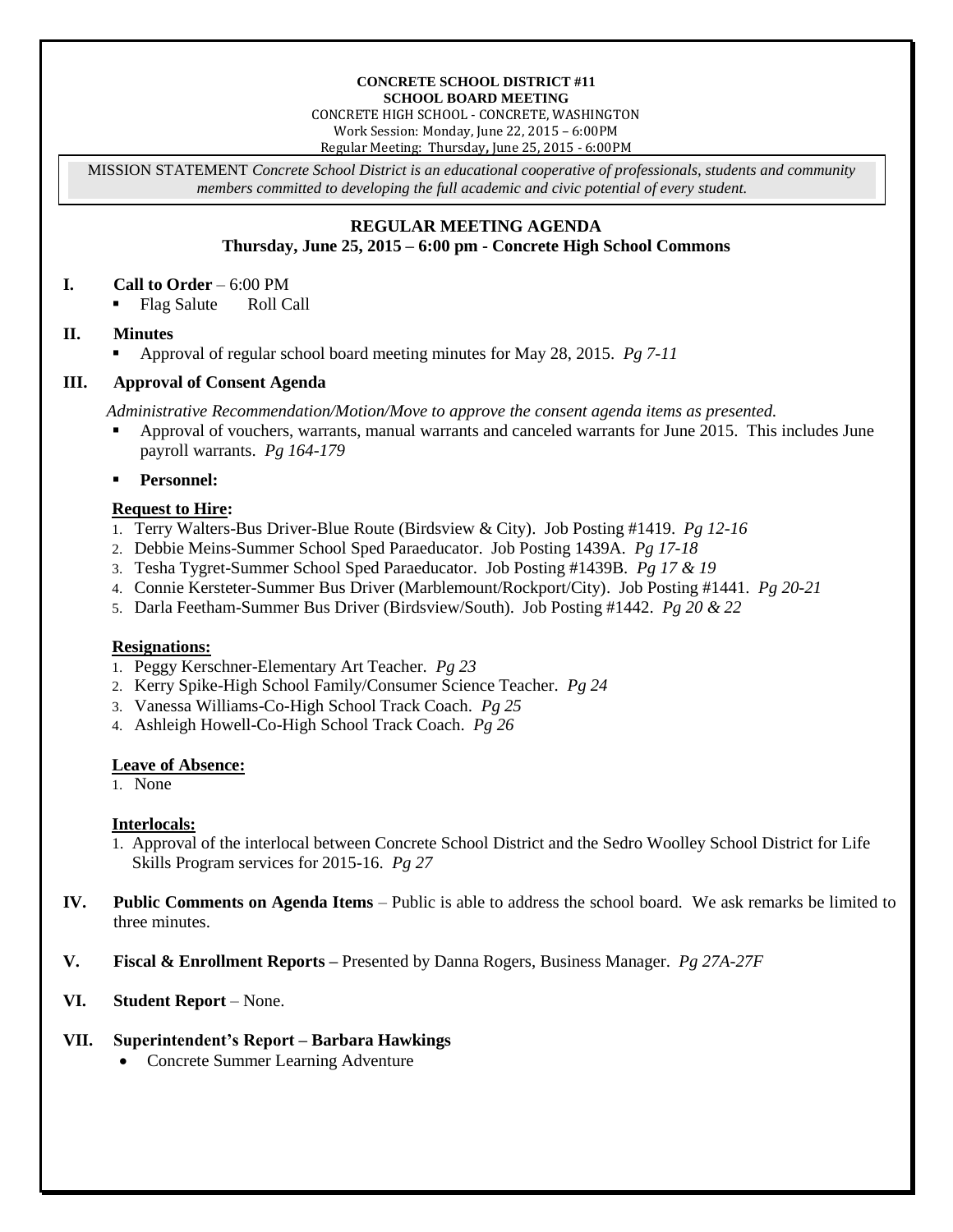#### **VIII. Old Business**

*A.* None

# **IX. New Business**

- A. Request approval of the Concrete High School/Middle School 7-12<sup>th</sup> grade 2015-16 handbook Mike Holbrook. *Administrative Recommendation Action/Motion/Move to approve the Concrete High School/Middle School 7th -12th grade 2015-16 handbook. Pg 28-74*
- *B.* Request approval of the Skagit River School House 2015-16 handbook Mike Holbrook. *Administrative Recommendation Action/Motion/Move to approve the Skagit River School House 2015-16 handbook. Pg 75-107*
- *C.* Request approval of the Twin Cedars High School 2015-16 handbook Mike Holbrook. *Administrative Recommendation Action/Motion/Move to approve the Twin Cedars High School 2015-16 handbook. Pg 108-128*
- *D.* Request approval of the Concrete Elementary 2015-16 handbook Barbara Hawkings. *Administrative Recommendation Action/Motion/Move to approve the Concrete Elementary 2015-16 handbook. Pg 129-158*
- *E.* Request approval of an in-lieu of transportation contract for Jacque Bridge for ESY services for the 2014-15 school year – Leilani Thomas. *Administrative Recommendation Action/Motion/Move to approve an in-lieu of transportation contract for Jacque Bridge for ESY services for the 2014-15 school year. Pg 159-160*
- *F.* Request approval of the elementary math curriculum committee's recommendation to purchase EnVision 2.0 – Leilani Thomas. *Administrative Recommendation Action/Motion/Move to approve the elementary math curriculum committee's recommendation to purchase EnVision 2.0. Pg 161*
- *G.* Request approval of an additional stipend for Leilani Thomas for the 2014-15 school year and an additional supplemental contract for evaluation services for the 2015-16 school year – Barbara Hawkings. *Administrative Recommendation Action/Motion/Move to approve an additional stipend for Leilani Thomas for the 2014-15 school year and an additional supplemental contract for evaluation services for the 2015-16 school year. Pg 162*
- *H.* Request approval of the 2015-16 administrator contracts/assignments Barbara Hawkings. *Administrative Recommendation Action/Motion/Move to approve the 2015-16 administrator contracts/assignments. Pg 163*
- *I.* Request approval of Resolution to Invest #1153 Danna Rogers. *Administrative Recommendation Action/Motion/Move to approve Resolution to Invest #1153. Pg 163A*
- *J.* Request approval of Resolution to Invest #1154– Danna Rogers. *Administrative Recommendation Action/Motion/Move to approve Resolution to Invest #1154. Pg 163B*
- *K.* Request approval of Resolution to Invest #1155– Danna Rogers. *Administrative Recommendation Action/Motion/Move to approve Resolution to Invest #1155. Pg 163C*
- *L.* Request approval of the 2015-16 Concrete High School and Middle School Athletics/Activities Code – Karl Kersteter. *Administrative Recommendation Action/Motion/Move to approve the 2015- 16 Concrete High School and Middle School Athletics/Activities Code. Pg 163D-163T*